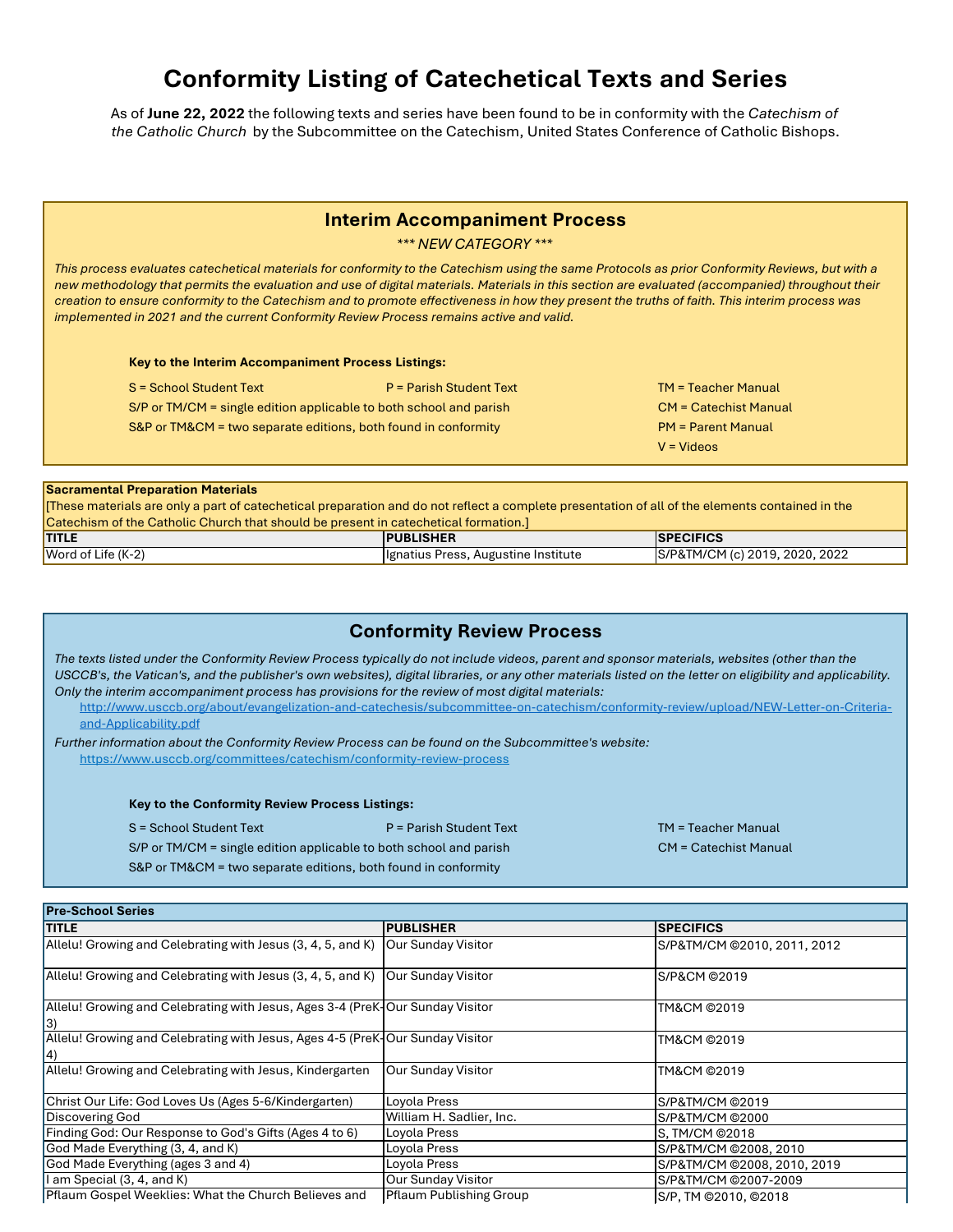| Teaches (Student Handbook) (3,4)                                                               |                                            |                                            |
|------------------------------------------------------------------------------------------------|--------------------------------------------|--------------------------------------------|
| <b>Questions for God</b>                                                                       | <b>VirTru Powers</b>                       | S/P ©2007                                  |
| Stories of God's Love (3,4, 5, and K)                                                          | <b>RCL Benziger</b>                        | S/P&TM/CM @2009, 2011                      |
| <b>Elementary Series: School and Parish</b>                                                    |                                            |                                            |
| <b>TITLE</b>                                                                                   | <b>PUBLISHER</b>                           | <b>SPECIFICS</b>                           |
| Adventure Catechism Series (K-8)                                                               | <b>Adventure Catechism Media</b>           | S/P © 2021                                 |
| Alive In Christ                                                                                | <b>Our Sunday Visitor</b>                  | S&TM/P&CM @ 2014                           |
| Alive In Christ (7-8)                                                                          | <b>Our Sunday Visitor</b>                  | S&TM/P&CM © 2014                           |
| Alive In Christ Young Adolescents (7-8)                                                        | <b>Our Sunday Visitor</b>                  | P&CM © 2019                                |
| The Apostolate's Family Catechism                                                              | <b>Apostolate for Family Consecration</b>  | S/P @2003, 2005, 2008, 2011                |
| Be My Disciples (1-6)                                                                          | <b>RCL Benziger</b>                        | P&CM @ 2023, 2013; S&TM @ 2014             |
| Be My Disciples (7-8)                                                                          | <b>RCL Benziger</b>                        | S&TM/P&CM                                  |
| God's Promise in the Old Testament                                                             |                                            | © 2019, 2023                               |
| <b>Christ in the New Testament</b>                                                             |                                            | © 2014, 2023                               |
| <b>Christ Reveals God's Mystery</b>                                                            |                                            | © 2014, 2023                               |
| Christ in the Liturgy                                                                          |                                            | © 2014, 2023                               |
| Life in Christ Jesus                                                                           |                                            | © 2014, 2023                               |
| Blest Are We (1-6)                                                                             | <b>RCL Benziger</b>                        | S&TM @2004, P&CM @2002                     |
| Blest Are We (7-8)                                                                             | <b>RCL Benziger</b>                        | S&TM ©2005, P&CM ©2003,                    |
| Blest Are We Faith and Word Edition (1-6)                                                      | <b>RCL Benziger</b>                        | P&CM ©2008, S&TM ©2010                     |
| Blest Are We Faith and Word Junior High (7-8)                                                  | <b>RCL Benziger</b>                        | S © 2010                                   |
| Blest Are We Faith in Action Kindergarten<br>Blest Are We Faith in Action School Edition (1-8) | <b>RCL Benziger</b>                        | S/P&TM/CM @2019                            |
| Blest Are We Faith in Action Parish Edition (1-8)                                              | <b>RCL Benziger</b><br><b>RCL Benziger</b> | <b>S&amp;TM ©2018</b><br>P&CM ©2019        |
| Call to Faith (K-6)                                                                            | Harcourt (OSV Curriculum)                  | S&TM/P&CM @2005, 2009                      |
| Call to Faith (7-8)                                                                            | Harcourt (OSV Curriculum)                  | S&TM/P&CM ©2007                            |
| Call to Faith Junior High Faith Booklet Series                                                 | Harcourt (OSV Curriculum)                  | S/P&TM/CM @2008                            |
| The Catholic Connections for Middle Schoolers                                                  | Saint Mary's Press                         | S/P @2009, 2014 TM @ 2009, 2010            |
| Christ In Us, K-6                                                                              | William H. Sadlier, Inc.                   | S&TM, P&CM @2021                           |
| Christ Jesus, the Way (K-6)                                                                    | <b>RCL Benziger</b>                        | S&TM, P&CM ©2003                           |
| Christ Jesus, the Way (7-8)                                                                    | <b>RCL Benziger</b>                        | S&TM, P&CM ©2004                           |
| Christ Our Life (K-8)                                                                          | Loyola Press                               | S/P&TM ©97, 02, 09, CM ©99, 09             |
| Christ Our Life: The New Evangelization Edition (1-8)                                          | Loyola Press                               | S/P, TM&CM ©2016                           |
| Come Follow Me (K-8)                                                                           | <b>RCL Benziger</b>                        | S/P, TM&CM ©1998                           |
| Coming to Faith (K-6)                                                                          | William H. Sadlier, Inc.                   | S&TM ©1998, P&CM ©1999                     |
| Coming to Faith/Keystone Edition (K-6)                                                         | William H. Sadlier, Inc.                   | S&TM ©1998, P&CM ©1999                     |
| Connect! Bringing Faith to Life (6-8)                                                          | Saint Mary's Press                         | S/P ©2022                                  |
| <b>Consecration in Truth</b>                                                                   | <b>Apostolate for Family Consecration</b>  | S/P&TM/CM @2001, @2006, @ 2011             |
| Discover! Finding Faith in Life (Grades 1-5)                                                   | Saint Mary's Press                         | S © 2020/ P © 2019                         |
| Faith and Life (1-8)<br>Faith and Life (1-8)                                                   | Ignatius Press                             | S/P&TM @ 2002-2005,                        |
| Faith and Witness Program (7-8)                                                                | Ignatius Press<br>William H. Sadlier, Inc. | S/P&TM ©1984-1987<br>S&TM, P&CM ©1998-1999 |
| Faith First (K-6)                                                                              | <b>RCL Benziger</b>                        | S&TM, P&CM ©2001, 2000                     |
| Faith First (7-8)                                                                              | <b>RCL Benziger</b>                        | S&TM, P&CM ©2001                           |
| Faith First Legacy Edition Church History (7-8)                                                | <b>RCL Benziger</b>                        | S&TM @2007                                 |
| Faith First Legacy Edition/Parish (K-8)                                                        | <b>RCL Benziger</b>                        | P&CM ©2006, S ©2007                        |
| Faith First Legacy Edition/School (1-8)                                                        | <b>RCL Benziger</b>                        | S&TM ©2007                                 |
| Faith Fusion: Knowing, Loving, and Serving Christ in the                                       | <b>Our Sunday Visitor</b>                  | S/P&TM/CM @2016                            |
| Catholic Church (3-5)                                                                          |                                            |                                            |
| Faith Fusion: Knowing, Loving, and Serving Christ in the                                       | <b>Our Sunday Visitor</b>                  | S/P&TM/CM @2010                            |
| Catholic Church (6-8)                                                                          |                                            |                                            |
| Faith of the Mountain (1-8)                                                                    | St. Maron's Publications                   | <b>S&amp;TM ©2000</b>                      |
| Faith of the Mountain (K-8)                                                                    | St. Maron's Publications                   | S © 2010                                   |
| Family Formation Home Lessons and Classroom Lessons                                            | <b>Family Formation</b>                    | S/CM ©2019                                 |
| $(K-6)$                                                                                        |                                            |                                            |
| Finding God (7-8)                                                                              | Loyola Press                               | S/P&TM/CM @2007, @2014                     |
| Finding God: Our Response to God's Gifts (1-6)                                                 | Loyola Press                               | S&TM, P&CM ©2005, ©2013, ©2021             |
| Friends of Jesus (7-9)                                                                         | Legionaries of Christ                      | S © 2003                                   |
| Image of God (K-8)<br>Image of God (Pre-K-4)                                                   | Ignatius Press<br>Ignatius Press           | S&TM ©1986-1993                            |
| Image of God Series, Grades 5-8 and Confirmation                                               | Ignatius Press                             | S&TM © 2014<br>S/P & TM/CM @ 2019          |
| Knowing Our Catholic Faith: Beliefs and Traditions (1-8)                                       | Loyola Press                               | S © 2000                                   |
| One Faith, One Lord (7-8)                                                                      | William H. Sadlier, Inc.                   | S/P&TM/CM @2003, 2009                      |
| Our Catholic Faith (4-6)                                                                       | William H. Sadlier, Inc.                   | S/P&TM/CM @2009                            |
| Our Catholic Identity (1-8)                                                                    | <b>RCL Benziger</b>                        | S ©1998                                    |
| Pflaum Gospel Weeklies: What the Church Believes and                                           | <b>Pflaum Publishing Group</b>             | S/P, TM @2010, @2018                       |
| Teaches (Student Handbook) (K-8)                                                               |                                            |                                            |
| Share the Joy (K-6)                                                                            | <b>RCL Benziger</b>                        | <b>S&amp;TM ©1997</b>                      |
| Spirit of Truth (K-8) School Edition                                                           | Sophia Institute for Teachers              | S/P ©2017                                  |
| Spirit of Truth (K-8) Parish Edition                                                           | Sophia Institute for Teachers              | S/P ©2018                                  |
| St. Joseph Catechism for Young Catholics                                                       | <b>Catholic Book Publishing</b>            | S/P © 2022                                 |
| This is Our Faith (K-8)                                                                        | <b>RCL Benziger</b>                        | S&TM ©1998                                 |
| The Treasure of My Catholic Faith (1-6)                                                        | <b>Circle Press</b>                        | S © 2003                                   |
| Walking by Faith (K-6)                                                                         | Harcourt (OSV Curriculum)                  | S/P, TM&CM ©1999                           |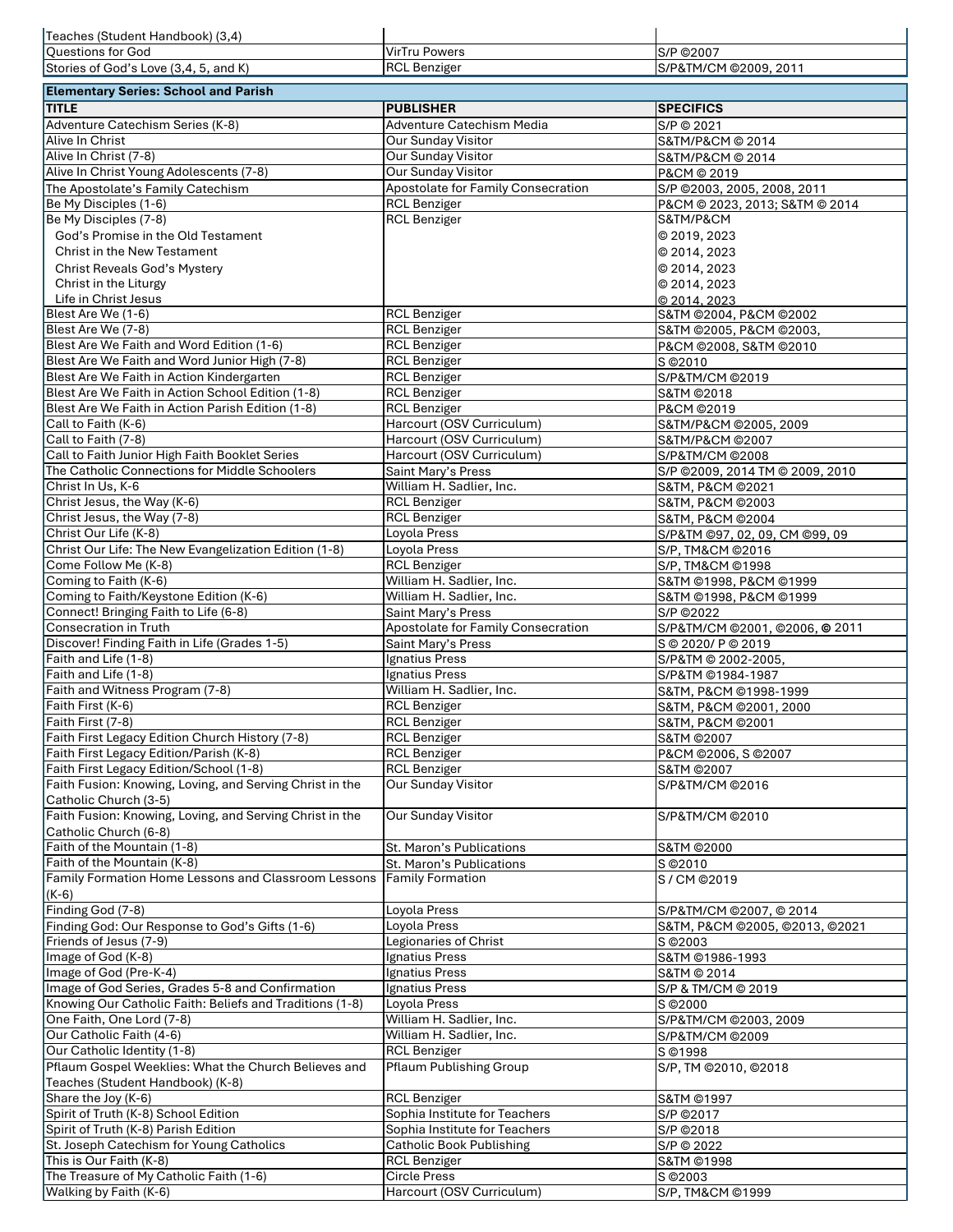| We Believe (K-6)                                                                                                      | William H. Sadlier, Inc.                                   | S&TM, P&CM ©2004, 2011                                                     |
|-----------------------------------------------------------------------------------------------------------------------|------------------------------------------------------------|----------------------------------------------------------------------------|
| We Believe, Catholic Identity Editon                                                                                  | William H. Sadlier, Inc.                                   | S/P ©2015                                                                  |
| We Believe Series, We Live Our Faith (7-8)                                                                            | William H. Sadlier, Inc.                                   | S/P&TM/CM @2007, 2016                                                      |
| <b>High School Texts</b>                                                                                              |                                                            |                                                                            |
| <b>TITLE</b>                                                                                                          | <b>PUBLISHER</b>                                           | <b>SPECIFICS</b>                                                           |
|                                                                                                                       | <b>Apostolate for Family Consecration</b>                  |                                                                            |
| The Apostolate's Family Catechism<br>The Bible: The Living Word of God                                                | Saint Mary's Press                                         | S/P @2003, 2005, 2008, 2011<br>S © 2011                                    |
| The Blessed Trinity and our Christian Vocation                                                                        | <b>Midwest Theological Forum</b>                           | S © 2009                                                                   |
| Catholic Essentials: An Overview of the Faith                                                                         | <b>Ave Maria Press</b>                                     | S/P ©2009                                                                  |
| The Catholic Faith Handbook for Youth                                                                                 | Saint Mary's Press                                         | S/P ©2004, ©2008                                                           |
| The Catholic Faith Handbook for Youth, Third Edition                                                                  | Saint Mary's Press                                         | S/P © 2013                                                                 |
| Catholic Social Teaching: Learning and Living Justice                                                                 | <b>Ave Maria Press</b>                                     | S © 2001, © 2007                                                           |
| The Church: Our Story                                                                                                 | <b>Ave Maria Press</b>                                     | S ©1999, 2006                                                              |
| The Church Through History                                                                                            | Harcourt (OSV Curriculum)                                  | S © 2007                                                                   |
| The Church: Christ in the World Today                                                                                 | Saint Mary's Press                                         | S © 2011                                                                   |
| The Church: Sacrament of Salvation                                                                                    | Midwest Theological Forum                                  | S © 2010                                                                   |
| God's Word Revealed in Sacred Scripture                                                                               | Veritas Communications                                     | S&TM ©2011                                                                 |
| <b>Encountering Jesus in the New Testament</b>                                                                        | <b>Ave Maria Press</b>                                     | S @2003, 2009                                                              |
| Faith and Revelation: Knowing God through Sacred                                                                      | Midwest Theological Forum                                  | S © 2009                                                                   |
| Scripture                                                                                                             |                                                            |                                                                            |
| The History of the Church                                                                                             | Midwest Theological Forum                                  | S @2005, TM @2007                                                          |
| Introduction to Catholicism                                                                                           | <b>Midwest Theological Forum</b>                           | TM @2003, S @2011                                                          |
| Jesus Christ: God's Love Made Visible<br>Jesus Christ: God's Revelation to the World                                  | Saint Mary's Press<br><b>Ave Maria Press</b>               | S © 2011<br>S © 2010                                                       |
| Jesus Christ: His Mission and Ministry                                                                                | <b>Ave Maria Press</b>                                     | S © 2011                                                                   |
| Jesus Christ: Source of Our Salvation                                                                                 | <b>Ave Maria Press</b>                                     | S © 2011                                                                   |
| Journey Through the New Testament                                                                                     | Harcourt (OSV Curriculum)                                  | S © 2006                                                                   |
| Journey Through the Old Testament                                                                                     | Harcourt (OSV Curriculum)                                  | S @2002, @2006                                                             |
| Justice and Peace: Our Faith in Action                                                                                | Harcourt (OSV Curriculum)                                  | S © 2007                                                                   |
| The Light of Faith                                                                                                    | Harcourt (OSV Curriculum)                                  | S © 2005                                                                   |
| Living Justice and Peace                                                                                              | Saint Mary's Press                                         | S ©2002, ©2008                                                             |
| Marriage and Holy Orders: Your Call to Love and Service                                                               | <b>Ave Maria Press</b>                                     | S @2007                                                                    |
| Meeting Jesus in the Sacraments                                                                                       | <b>Ave Maria Press</b>                                     | S © 2010                                                                   |
| Morality: Our Response to God's Love                                                                                  | Harcourt (OSV Curriculum)                                  | S © 2005                                                                   |
| The New Testament: The Good News of Jesus Christ                                                                      | Saint Mary's Press                                         | S © 2012                                                                   |
| The Old Testament: Our Call to Faith and Justice                                                                      | <b>Ave Maria Press</b>                                     | S ©2005, ©2013                                                             |
| Our Catholic Faith: Living What We Believe                                                                            | <b>Ave Maria Press</b>                                     | S © 2006                                                                   |
| Our Moral Life in Christ                                                                                              | Midwest Theological Forum                                  | S&TM @2003                                                                 |
| Our Moral Life in Christ (Complete Course Edition)                                                                    | Midwest Theological Forum                                  | S©2009                                                                     |
| Our Moral Life in Christ (Semester Edition)                                                                           | Midwest Theological Forum                                  | S © 2009                                                                   |
| Our Sacramental Life: Living and Worshiping in Christ                                                                 | <b>Ave Maria Press</b>                                     | S © 2003                                                                   |
| The Paschal Mystery: Christ's Mission of Salvation<br>Sacraments: Celebrating, Living, Believing                      | Saint Mary's Press<br>Harcourt (OSV Curriculum)            | S © 2011<br>S © 2008                                                       |
| The Sacraments: Source of Our Life in Christ (Semester                                                                | Midwest Theological Forum                                  | S © 2009                                                                   |
| $Ed.$ )                                                                                                               |                                                            |                                                                            |
| <b>Sacred Scripture</b>                                                                                               | <b>Ave Maria Press</b>                                     | S © 2012                                                                   |
| This is Our Church: A History of Catholicism                                                                          | <b>Ave Maria Press</b>                                     | S © 2007                                                                   |
| <b>Understanding the Scriptures</b>                                                                                   | Midwest Theological Forum                                  | S @2005, TM @2007                                                          |
| Understanding the Catechism: Creed                                                                                    | <b>RCL Benziger</b>                                        | S/P & TM @1998                                                             |
| Understanding the Catechism: Liturgy and Sacraments                                                                   | <b>RCL Benziger</b>                                        | S/P & TM ©1998                                                             |
| Understanding the Catechism: Morality                                                                                 | <b>RCL Benziger</b>                                        | S/P & TM ©1998                                                             |
| Understanding the Catechism: Prayer                                                                                   | <b>RCL Benziger</b>                                        | S/P & TM ©1998                                                             |
| Vocation: Our Response to God's Call                                                                                  | Harcourt (OSV Curriculum)                                  | S © 2008                                                                   |
| Where Did I Come From? Where Am I Going? How Do I Get St. Augustine's Press                                           |                                                            | S © 2009                                                                   |
| There?                                                                                                                |                                                            |                                                                            |
| Written on Our Hearts (Old Testament)                                                                                 | Saint Mary's Press                                         | S @2002, 2009                                                              |
| Your Life in Christ: Foundations of Catholic Morality                                                                 | <b>Ave Maria Press</b>                                     | S @2001, 2008                                                              |
| <b>High School Doctrinal Framework Texts</b>                                                                          |                                                            |                                                                            |
| [the Secondary Level Protocol was approved as a review instrument by the Subcommittee on the Catechism in April 2011] |                                                            |                                                                            |
| <b>TITLE</b>                                                                                                          | <b>PUBLISHER</b>                                           | <b>SPECIFICS</b>                                                           |
| Becoming Disciples: What It Means to Follow Jesus Today Dynamic Catholic                                              |                                                            | ©2018 (Framework Core Course III)                                          |
|                                                                                                                       |                                                            |                                                                            |
| The Bible: The Living Word of God<br>The Blessed Trinity and Our Christian Vocation                                   | Saint Mary's Press                                         | ©2011 (Framework Core Course I)                                            |
| The Body of Christ: The Church                                                                                        | Midwest Theological Forum<br><b>Veritas Communications</b> | ©2009, 2012 (Framework Core Course II)<br>©2014 (Framework Core Course IV) |
| The Catholic Church: Offering the Love, Healing, and Joy of Dynamic Catholic                                          |                                                            | ©2018 (Framework Core Course IV)                                           |
| God to the People of Every Age                                                                                        |                                                            |                                                                            |
| Catholic Social Teaching: Christian Life in Society                                                                   | Saint Mary's Press                                         | ©2012 (Framework Elective C)                                               |
| Christian Morality: Our Response to God's Love                                                                        | Saint Mary's Press                                         | ©2012 (Framework Core Course VI)                                           |
| Church History: Apostolic Times to Today                                                                              | Saint Mary's Press                                         | ©2013 (Framework Elective B)                                               |
| The Church: Christ in the World Today                                                                                 | Saint Mary's Press                                         | @2011 (Framework Core Course IV)                                           |
| The Church: Christ in the World Today, Second Edition                                                                 | Saint Mary's Press                                         | ©2016 (Framework Core Course IV)                                           |
| The Church: Foundations and Mission                                                                                   | Saint Mary's Press                                         | @2020 (Framework Core Course IV)                                           |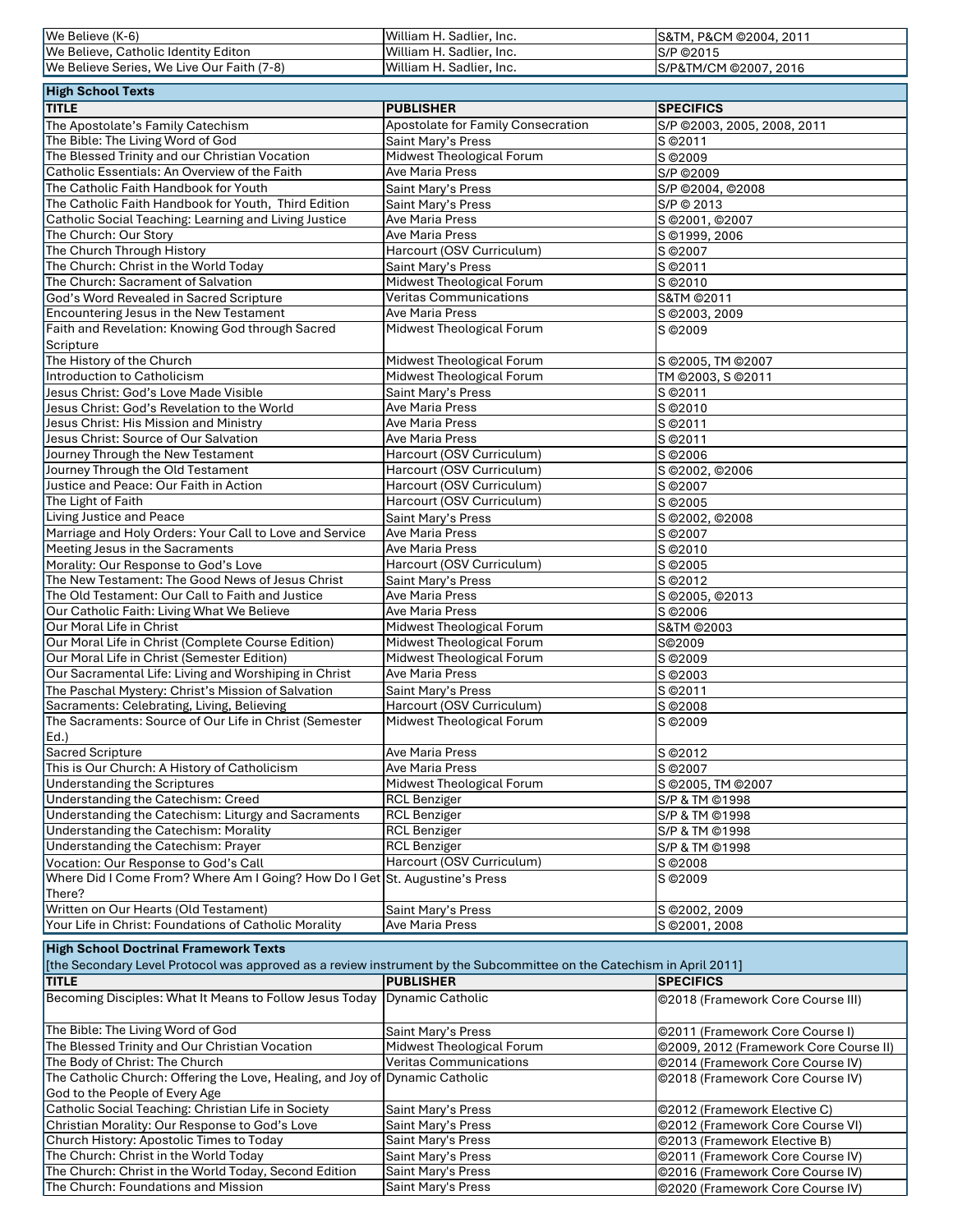| The Church Our Story                                                                       | <b>Ave Maria Press</b>        | ©2013 (Framework Core Course IV)                             |
|--------------------------------------------------------------------------------------------|-------------------------------|--------------------------------------------------------------|
| The Church: Sacrament of Salvation                                                         | Midwest Theological Forum     | @2010, 2012 (Framework Core Course IV)                       |
| Ecumenical and Interreligious Dialogue                                                     | <b>Veritas Communications</b> | ©2019 (Framework Elective E)                                 |
| Ecumenism and Interreligious Dialogue, Semester Edition                                    | Midwest Theological Forum     | ©2020 (Framework Elective E)                                 |
|                                                                                            |                               |                                                              |
| <b>Encountering Christ in the Sacraments</b>                                               | <b>Veritas Communications</b> | ©2015 (Framework Core Course V)                              |
| Encountering Jesus: Discovering His Invitation to Live Life                                | <b>Dynamic Catholic</b>       | @2018 (Framework Coure Course II)                            |
| to the Fullest                                                                             |                               |                                                              |
| <b>Exploring Sacred Scripture</b>                                                          | <b>Veritas Communications</b> | ©2018 (Framework Elective Course A)                          |
| Exploring the Bible: An Introduction to the Living Word of                                 | <b>Dynamic Catholic</b>       | @2018 (Framework Core Course I)                              |
| <b>God</b>                                                                                 |                               |                                                              |
| Faith and Revelation: Knowing God Through Sacred                                           | Midwest Theological Forum     | ©2009, 2012 (Framework Core Course I)                        |
| Scripture                                                                                  |                               |                                                              |
| Foundations of Catholic Social Teaching                                                    | <b>Ave Maria Press</b>        | ©2015 (Framework Elective C)                                 |
| God's Word Revealed in Sacred Scripture                                                    | <b>Veritas Communications</b> | ©2013 (Framework Core Course I)                              |
| The History of the Church                                                                  | Midwest Theological Forum     | ©2010, 2013 (Framework Elective B)                           |
| The History of the Catholic Church                                                         | <b>Ave Maria Press</b>        | ©2020 (Framework Elective Course B)                          |
| The History of the Catholic Church                                                         | <b>Veritas Communications</b> | ©2019 (Framework Elective Course B)                          |
| Jesus and the Church: One, Holy, Catholic, and Apostolic                                   | <b>Ave Maria Press</b>        | ©2014 (Framework Core Course IV)                             |
|                                                                                            |                               |                                                              |
| Jesus Christ and the New Testament                                                         | Saint Mary's Press            | ©2019 (Framework Core Course II)                             |
| Jesus Christ: God's Love Made Visible                                                      | Saint Mary's Press            | @2011 (Framework Core Course II)                             |
| Jesus Christ: God's Love Made Visible, Second Edition                                      | Saint Mary's Press            | ©2015 (Framework Core Course II)                             |
| Jesus Christ: God's Revelation to the World                                                | <b>Ave Maria Press</b>        | @2010 (Framework Core Course I)                              |
| Jesus Christ: God's Revelation to the World, Second                                        | <b>Ave Maria Press</b>        | ©2016 (Framework Core Course I)                              |
| Edition                                                                                    |                               |                                                              |
| Jesus Christ: His Mission and Ministry                                                     | <b>Ave Maria Press</b>        | ©2011 (Framework Core Course II)                             |
| Jesus Christ: His Mission and Ministry, Second Edition                                     | <b>Ave Maria Press</b>        | ©2017 (Framework Core Course II)                             |
| Jesus Christ: Source of Our Salvation                                                      | <b>Ave Maria Press</b>        | ©2011 (Framework Core Course III)                            |
| Jesus Christ: Source of Our Salvation, Second Edition                                      | <b>Ave Maria Press</b>        | @2017 (Framework Core Course III)                            |
| Living and Loving as Disciples of Christ                                                   | <b>Veritas Communications</b> | ©2015 (Framework Core Course VI)                             |
| Living as a Disciple of Jesus in Society                                                   | Veritas Communications        | ©2018 (Framework Elective C)                                 |
| The Living Word: The Revelation of God's Love                                              | Saint Mary's Press            | ©2015 (Framework Core Course I)                              |
| Marriage and Holy Orders: Your Call to Love and Service                                    | <b>Ave Maria Press</b>        | ©2007 (Framework Elective D)                                 |
| Meeting Jesus in the Sacraments                                                            | <b>Ave Maria Press</b>        | ©2010 (Framework Core Course V)                              |
| Meeting Jesus in the Sacraments, Second Edition                                            | <b>Ave Maria Press</b>        | ©2018 (Framework Core Course V)                              |
| The Mission of Jesus Christ (The Paschal Mystery)                                          | Verbum                        | ©2017 (Framework Core Course III)                            |
| Morality and God's Love                                                                    | Saint Mary's Press            | @2021 (Framework Core Course VI)                             |
| Our Moral Life in Christ                                                                   | Midwest Theological Forum     | @2009, 2013 (Framework Core Course VI)                       |
| The Mystery of Redemption and Christian Discipleship                                       | Midwest Theological Forum     | ©2014 (Framework Core Course III)                            |
| The Paschal Mystery and the Gospels                                                        | Saint Mary's Press            | @2020 (Framework Core Course III)                            |
| The Paschal Mystery: Christ's Mission of Salvation                                         | Saint Mary's Press            | ©2011 (Framework Core Course III)                            |
| The Paschal Mystery: Christ's Mission of Salvation,                                        | Saint Mary's Press            | ©2016 (Framework Core Course III)                            |
| <b>Second Edition</b>                                                                      |                               |                                                              |
| People of Celebration: Understanding the Genius of the                                     | <b>Dynamic Catholic</b>       | @2018 (Framework Core Course V)                              |
| Sacraments                                                                                 |                               |                                                              |
| The Promised One: Servant and Savior                                                       | <b>Veritas Communications</b> | ©2014 (Framework Core Course III)                            |
| Responding to the Call of Jesus Christ                                                     | <b>Veritas Communications</b> | ©2018 (Framework Elective D)                                 |
| <b>Revelation and the Old Testament</b>                                                    | Saint Mary's Press            | ©2019 (Framework Core Course I)                              |
| The Revelation of Jesus Christ in Scripture                                                | Verbum                        | ©2016 (Framework Core Course I)                              |
| <b>Sacraments and God's Grace</b>                                                          | Saint Mary's Press            | ©2021 (Framework Core Course V)                              |
| The Sacraments: Encounters with Christ                                                     | Saint Mary's Press            | @2012 (Framework Core Course V)                              |
| The Sacraments: Source of Our Life in Christ                                               | Midwest Theological Forum     | ©2009, 2012 (Framework Core Course V)                        |
| Sacred Scripture: A Catholic Study of God's Word                                           | <b>Ave Maria Press</b>        | ©2013 (Framework Elective A)                                 |
| The Social Doctrine of the Catholic Church                                                 | Midwest Theological Forum     | ©2013 (Framework Elective C)                                 |
| Son of God and Son of Mary                                                                 | <b>Veritas Communications</b> | @2013 (Framework Core Course II)                             |
| Spirit of Truth: Catholic Social Teaching                                                  | Sophia Press                  | ©2020 (Framework Elective C)                                 |
| Spirit of Truth: Christ's Church and World Religions                                       | Sophia Press                  | ©2021 (Framework Elective E)                                 |
| Spirit of Truth: The Church is Christ's Living Body                                        | Sophia Press                  | ©2019 (Framework Core Course IV)                             |
| Spirit of Truth: Encountering Christ                                                       | Sophia Press                  | @2019 (Framework Core Course II)                             |
| Spirit of Truth: History of the Catholic Church<br>Spirit of Truth: A Moral Life in Christ | Sophia Press                  | ©2021 (Framework Elective B)                                 |
|                                                                                            | Sophia Press                  | @2020 (Framework Core Course VI)                             |
| Spirit of Truth: The Paschal Mystery<br>Spirit of Truth: Revelation of Christ in Scripture | Sophia Press<br>Sophia Press  | ©2019 (Framework Core Course III)                            |
|                                                                                            | Sophia Press                  | ©2019 (Framework Core Course I)                              |
| <b>Spirit of Truth: The Sacraments</b><br>Spirit of Truth: Sacred Scripture                | Sophia Press                  | ©2020 (Framework Core Course V)                              |
| Spirit of Truth: Your Vocation in Christ                                                   | Sophia Press                  | ©2020 (Framework Elective A)                                 |
| This is Our Church: A History of Catholicism                                               | <b>Ave Maria Press</b>        | ©2021 (Framework Elective D)<br>©2013 (Framework Elective B) |
| <b>Understanding the Scriptures</b>                                                        | Midwest Theological Forum     | ©2010, 2013 (Framework Elective A)                           |
| Vocations and the Universal Call to Holiness                                               | Midwest Theological Forum     | © 2018 (Framework Elective D)                                |
| <b>Vocations: Answering God's Call</b>                                                     | Saint Mary's Press            | ©2013 (Framework Elective D)                                 |
| Walking With God: Encountering Jesus in Everyday Life                                      | <b>Dynamic Catholic</b>       | ©2018 (Framework Core Course VI)                             |
| Your Christian Vocation                                                                    | <b>Ave Maria Press</b>        | © 2019 (Framework Elective D)                                |
| Your Life in Christ: Foundations of Catholic Morality                                      | <b>Ave Maria Press</b>        | ©2008 (Framework Core Course VI)                             |
|                                                                                            |                               |                                                              |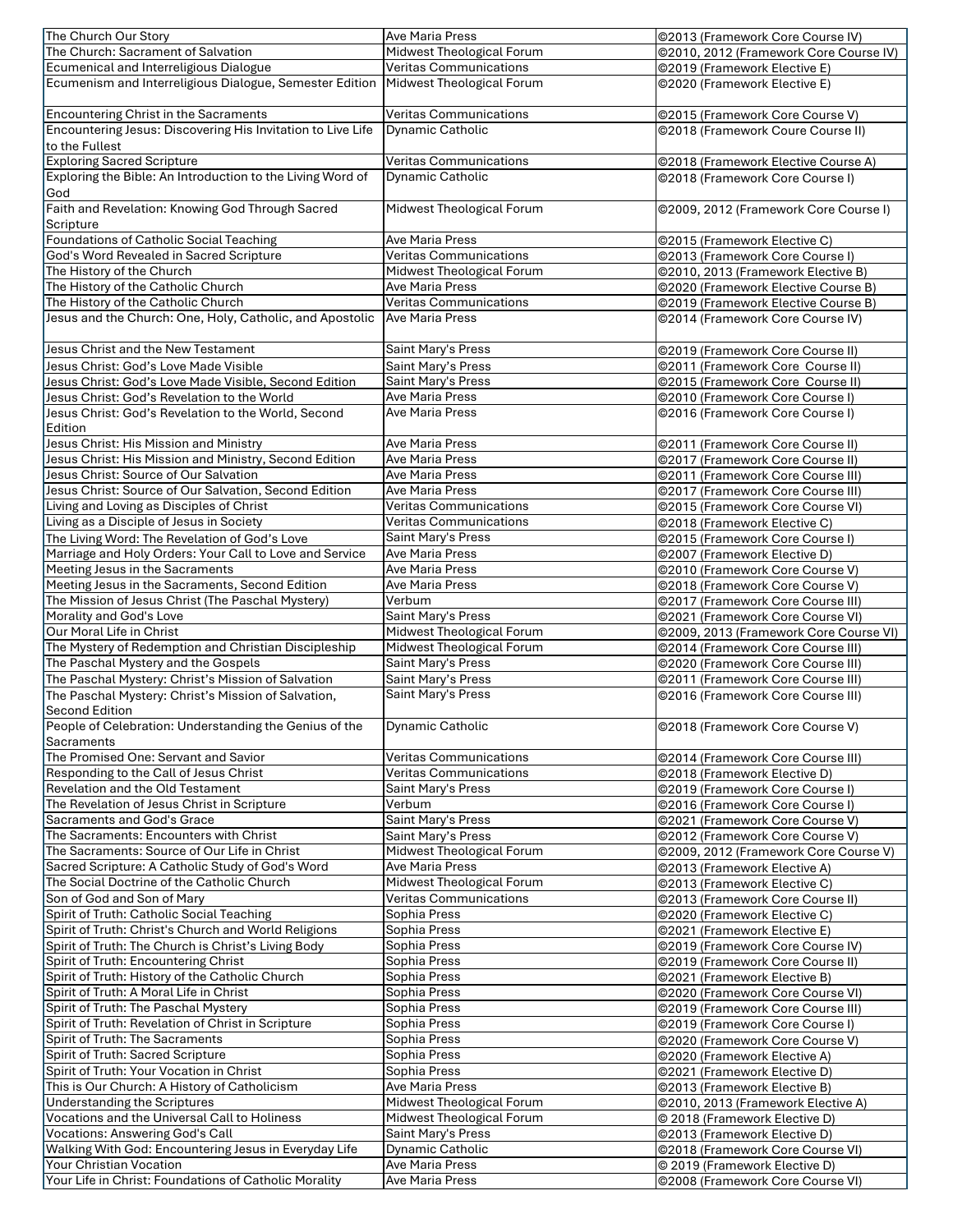| Your Life in Christ: Foundations of Catholic Morality, Third Ave Maria Press                                                                                                                |                                                | ©2019 (Framework Core Course VI)        |
|---------------------------------------------------------------------------------------------------------------------------------------------------------------------------------------------|------------------------------------------------|-----------------------------------------|
| Edition                                                                                                                                                                                     |                                                |                                         |
| <b>High School Series</b>                                                                                                                                                                   |                                                |                                         |
| <b>TITLE</b>                                                                                                                                                                                | <b>PUBLISHER</b>                               | <b>SPECIFICS</b>                        |
| Catholicism Series [Reason (2009), Life (2007), Ethics<br>(1997), Society (1997), Scripture (2006)]                                                                                         | C.R. Publications                              | S/P&TM/CM @1997, 2006, 2007, 2009       |
| <b>Dominican Series</b>                                                                                                                                                                     | <b>Priory Press</b>                            | <b>S&amp;TM ©2000</b>                   |
| Friends of Jesus/Witnesses of Christ                                                                                                                                                        | <b>Legionaries of Christ</b>                   | S © 2003                                |
| <b>Sacramental Preparation Materials</b><br>[These materials are only a part of catechetical preparation and do not reflect a complete presentation of all of the elements contained in the |                                                |                                         |
| Catechism of the Catholic Church that should be present in catechetical formation.]                                                                                                         |                                                |                                         |
| <b>TITLE</b>                                                                                                                                                                                | <b>PUBLISHER</b>                               | <b>SPECIFICS</b>                        |
| Adventure Catechism Series: Confirmation                                                                                                                                                    | <b>Adventure Catechism Media</b>               | S/P ©2021                               |
| Adventure Catechism Series: First Penance/First<br>Communion                                                                                                                                | <b>Adventure Catechism Media</b>               | S/P ©2021                               |
| Anointed in the Spirit - A Middle School Confirmation<br>Program                                                                                                                            | Saint Mary's Press                             | S/P & TM/CM @2010                       |
| Anointed in the Spirit - A High School Confirmation<br>Program                                                                                                                              | Saint Mary's Press                             | S/P & TM/CM @2011                       |
| <b>Be Sealed</b>                                                                                                                                                                            | <b>Pauline Books and Media</b>                 | S/P&TM ©1998                            |
| <b>Believe Celebrate Live Confirmation</b>                                                                                                                                                  | William H. Sadlier, Inc.                       | S/P&TM/CM @2018                         |
| Believe Celebrate Live Reconciliation (Primary)                                                                                                                                             | William H. Sadlier, Inc.                       | S/P&TM/CM @2017                         |
| Believe Celebrate Live Eucharist (Primary)                                                                                                                                                  | William H. Sadlier, Inc.                       | S/P&TM/CM @2017                         |
| Believe Celebrate Live Reconciliation & Eucharist                                                                                                                                           | William H. Sadlier, Inc.                       | S/P&TM/CM @2017                         |
| (Intermediate)                                                                                                                                                                              |                                                |                                         |
| Call to Celebrate: Confirmation (Older Adolescents)                                                                                                                                         | Harcourt (OSV Curriculum)                      | S/P&TM/CM @2008                         |
| Call to Celebrate: Confirmation (Younger Adolescents)                                                                                                                                       | Harcourt (OSV Curriculum)                      | S/P&TM/CM @2008                         |
| Call to Celebrate: Eucharist                                                                                                                                                                | Harcourt (OSV Curriculum)                      | S/P&TM/CM @2007                         |
| Call to Celebrate: Reconciliation                                                                                                                                                           | Harcourt (OSV Curriculum)                      | S/P&TM/CM @2007                         |
| Call to Celebrate: Reconciliation and Eucharist<br>(Intermediate)                                                                                                                           | Harcourt (OSV Curriculum)                      | S/P&TM/CM @2007                         |
| <b>Called to Mercy</b>                                                                                                                                                                      | Saint Mary's Press                             | S/P ©2018                               |
| Celebrate and Remember: Eucharist                                                                                                                                                           | Saint Mary's Press                             | S/P & TM/CM@2011                        |
| Celebrate and Remember: Reconciliation                                                                                                                                                      | Saint Mary's Press                             | S/P & TM/CM@2011                        |
| Celebrating Our Faith: Confirmation                                                                                                                                                         | Harcourt (OSV Curriculum)                      | S/P&TM @2000                            |
| Celebrating Our Faith: Reconciliation and Eucharist                                                                                                                                         | Harcourt (OSV Curriculum)                      | S/P&TM @2000                            |
| Celebrating Our Faith: Reconciliation and Eucharist (II)                                                                                                                                    | Harcourt (OSV Curriculum)                      | S/P&TM @2002                            |
| <b>Chosen: Your Journey Toward Confirmation</b>                                                                                                                                             | <b>Ascension Press</b>                         | S/P & TM/CM @ 2016, 2022                |
| Christ Our Life: Confirmed in the Spirit                                                                                                                                                    | Loyola Press                                   | S/P&TM @1997                            |
| Confirmation                                                                                                                                                                                | <b>RCL Benziger</b>                            | S/P&TM/CM @2007                         |
| Confirmation: Gifted with the Spirit (6-8)                                                                                                                                                  | <b>Pflaum Publishing Group</b>                 | S/P&TM/CM @2010                         |
| Confirmation, Inspired by the Spirit                                                                                                                                                        | William H. Sadlier, Inc.                       | S/P&TM/CM @2012                         |
| Confirmation: Receiving the Gift of the Spirit (9-12)                                                                                                                                       | <b>Pflaum Publishing Group</b>                 | S/P&TM/CM @2010                         |
| Confirmed in a Faithful Community: Candidate's<br>Handbook                                                                                                                                  | Saint Mary's Press                             | S/P ©2006                               |
| Confirmed in a Faithful Community:<br>Candidates Handbook (Immediate Preparation)                                                                                                           | Saint Mary's Press                             | S/P ©2006                               |
| Confirmed in the Spirit (7-9)                                                                                                                                                               | Loyola Press                                   | S/P&TM @2007, 2013                      |
| <b>Encounter with Christ, Eucharist and Reconiliation</b>                                                                                                                                   | <b>Our Sunday Visitor</b>                      | S/P&TM//CM @ 2016                       |
| Eucharist                                                                                                                                                                                   | <b>RCL Benziger</b>                            | S/P&TM @2003                            |
| Eucharist: We Give Thanks and Praise (Primary)                                                                                                                                              | <b>RCL Benziger</b>                            | S/P&TM @2006, 2015                      |
| Eucharist: We Give Thanks and Praise (Intermediate)<br>Family Formation: First Communion Preparation                                                                                        | <b>RCL Benziger</b><br><b>Family Formation</b> | S/P&TM @2006, 2015<br>S/P&TM//CM @ 2019 |
| <b>Family Formation: First Reconciliation Preparation</b>                                                                                                                                   | <b>Family Formation</b>                        | S/P&TM//CM @ 2019                       |
| <b>First Eucharist</b>                                                                                                                                                                      | William H. Sadlier, Inc.                       | S/P&TM @2000                            |
| <b>First Reconciliation</b>                                                                                                                                                                 | William H. Sadlier, Inc.                       | S/P&TM @2000                            |
| The Gift of Eucharist                                                                                                                                                                       | <b>RCL Benziger</b>                            | S/P&TM @2000                            |
| The Gift of Reconciliation                                                                                                                                                                  | <b>RCL Benziger</b>                            | S/P&TM @2000                            |
| Gifted with the Spirit-Confirmation: Junior High Edition                                                                                                                                    | <b>Pflaum Publishing Group</b>                 | S/P&TM/CM @2018                         |
| Gifted with the Spirit-Confirmation: Senior High Edition                                                                                                                                    | <b>Pflaum Publishing Group</b>                 | S/P&TM/CM @2018                         |
| Go Seek Find: Eucharist                                                                                                                                                                     | Saint Mary's Press                             | S/P © 2017                              |
| Go Seek Find: Reconciliation                                                                                                                                                                | Saint Mary's Press                             | S/P © 2017                              |
| God's Gift Eucharist (Primary)                                                                                                                                                              | Loyola Press                                   | S/P&TM/CM @2009, 2016                   |
| God's Gift Reconciliation (Primary)                                                                                                                                                         | Loyola Press                                   | S/P&TM/CM @2009, 2016                   |
| God's Gift Reconciliation and Eucharist (Intermediate)                                                                                                                                      | Loyola Press                                   | S/P&TM/CM @ 2016                        |
| The Holy Mystery of First Communion                                                                                                                                                         | St. Maron's Publications                       | S/P ©2005                               |
| Image of God (Mass Books and Confirmation)                                                                                                                                                  | Ignatius Press                                 | S/P&TM @1986-1993                       |
| Jesus Brings Us Life                                                                                                                                                                        | <b>Pauline Books and Media</b>                 | S/P&TM ©1996                            |
| Little Catechism on the Eucharist                                                                                                                                                           | <b>New Hope Publications</b>                   | S/P ©2009                               |
| Meet the Gentle Jesus: First Communion (for children,<br>catechist guide, family guide)                                                                                                     | <b>Liguori Publications</b>                    | P&CM ©2020                              |
| Reconciliation                                                                                                                                                                              | <b>RCL Benziger</b>                            | S/P&TM @2003                            |
| Reconciliation: Pardon and Peace (primary)                                                                                                                                                  | <b>RCL Benziger</b>                            | S/P&TM ©2006, 2015                      |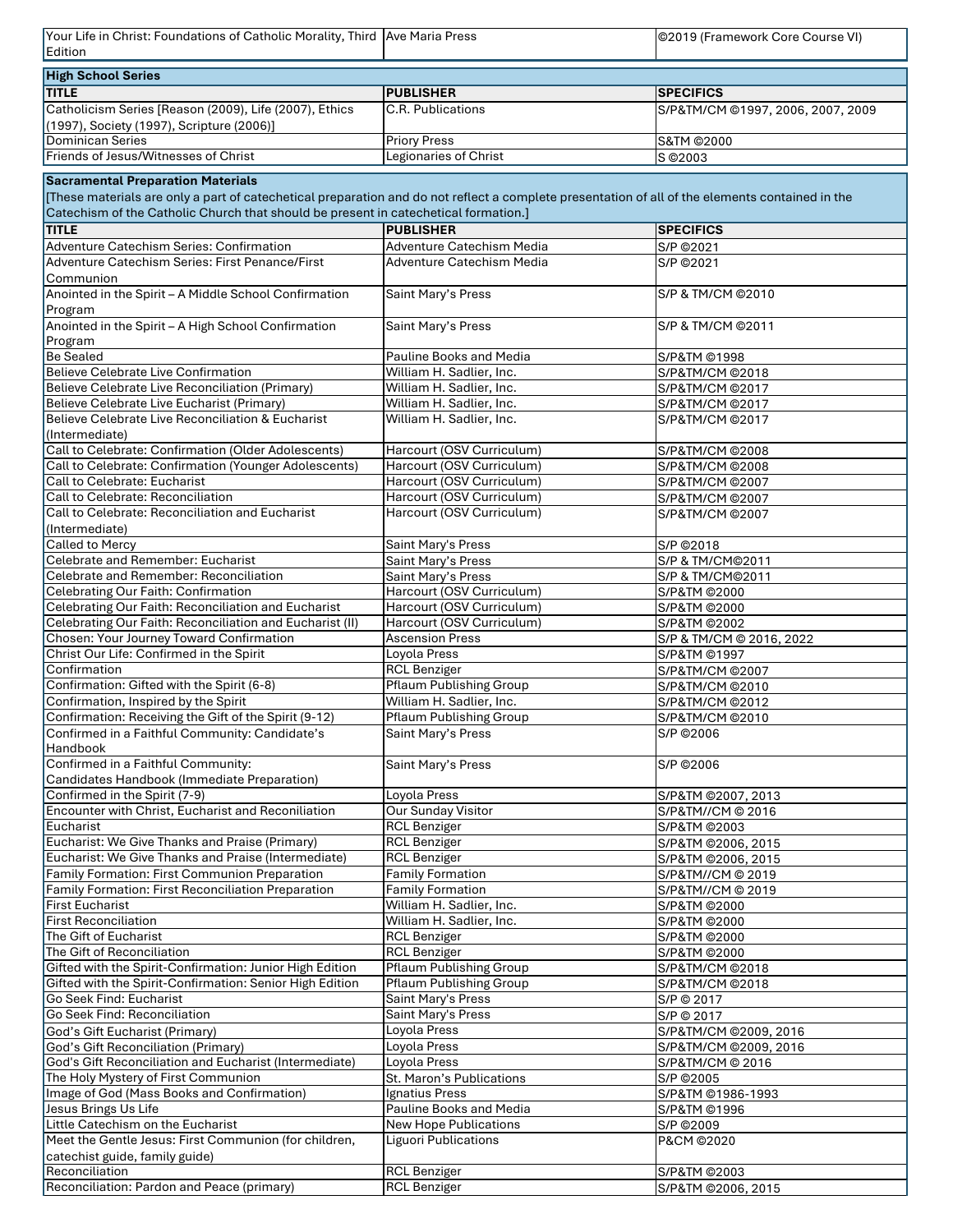| Reconciliation: Pardon and Peace (intermediate)                                     | <b>RCL Benziger</b>                      | S/P&TM @2006, 2015          |
|-------------------------------------------------------------------------------------|------------------------------------------|-----------------------------|
| The Sacrament of Confirmation                                                       | <b>New Hope Publications</b>             | S/P @2011, 2013             |
| The Sacrament of Confirmation: A Complete Preparation                               | Midwest Theological Forum                | ST ©2018                    |
|                                                                                     |                                          |                             |
| Course and Activities with Parents & Sponsors                                       |                                          |                             |
| The Sacrament of First Holy Communion                                               | Midwest Theological Forum                | S/P ©2019                   |
| Send Out Your Spirit: A Confirmation: Candidate's                                   | <b>Ave Maria Press</b>                   | S/P&TM @2003, 2010          |
| <b>Handbook for Faith</b>                                                           |                                          |                             |
| Signs of Grace: You are Forgiven-Preparing for First                                | Augustine Institute                      | S/P ©2018                   |
| Reconciliation                                                                      |                                          |                             |
| Signs of Grace: You are Loved-Preparing for First Holy                              | Augustine Institute                      | S/P ©2018                   |
| Communion                                                                           |                                          |                             |
|                                                                                     |                                          |                             |
| Signs of Grace: You Are Sent (Primary)                                              | Augustine Institute                      | S/P ©2021                   |
| The Spirit Sets Us Free: Confirmation Prep for Youth                                | William H. Sadlier, Inc.                 | S/P&TM @2000                |
| Together in Jesus – First Eucharist                                                 | <b>Pflaum Publishing Group</b>           | S&TM @2004, 2011, 2018      |
| Together in Jesus - First Reconciliation                                            | <b>Pflaum Publishing Group</b>           | S&TM @2004, 2011, 2018      |
| We Believe and Celebrate First Communion                                            | William H. Sadlier, Inc.                 | S/P&TM/CM @2006             |
| We Believe and Celebrate First Penance                                              | William H. Sadlier, Inc.                 | S/P&TM/CM @2006             |
|                                                                                     |                                          |                             |
| <b>Materials in Other Languages</b>                                                 |                                          |                             |
| <b>TITLE</b>                                                                        | <b>PUBLISHER</b>                         | <b>SPECIFICS</b>            |
|                                                                                     |                                          |                             |
| Acercandote a La Fe (K-6)                                                           | William H. Sadlier, Inc.                 | <b>S&amp;TM ©1999</b>       |
| ¡Alelú! Crecer y celebrar con Jesús (3-4)                                           | <b>Our Sunday Visitor</b>                | S/P&TM/CM @ 2012            |
| ¡Alelú! Crecer y celebrar con Jesús (4,5)                                           | <b>Our Sunday Visitor</b>                | S/P&TM/CM @2010             |
| ¡Alelú! Crecer y celebrar con Jesús (K)                                             | <b>Our Sunday Visitor</b>                | S/P &TM/CM @2011            |
| Bendecidos / Blest Are We (1-6)                                                     | <b>RCL Benziger</b>                      | P&CM ©2008                  |
|                                                                                     |                                          |                             |
| A Catholic Catechism in English and Polish                                          | Rev. Edmund Siedlecki                    | ©2009                       |
| El Catecismo para la Familia del Apostolado                                         | Apostolate for Family Consecration       | S/P @2007, 2008             |
| Celebrar nuestro fe: Reconciliación y Eucaristía                                    | Harcourt (OSV Curriculum)                | S/P ©2000                   |
| Celebrar nuestro fe: Reconciliación y Eucaristía (Nivel II)                         | Harcourt (OSV Curriculum)                | S/P ©2002                   |
| Confirmación                                                                        | <b>RCL Benziger</b>                      | <b>S&amp;TM ©2014</b>       |
|                                                                                     | William H. Sadlier, Inc.                 |                             |
| Confirmación: Inspirados por el Espíritu                                            |                                          | S/P&TM/CM @2013             |
| Confirmados en el Espiritu (7-9)                                                    | Loyola Press                             | S/P&TM/CM @2007, 2013       |
| Conociendo nuestra fe católica (1-3)                                                | Loyola Press                             | S @2011                     |
| Creed: A Course on Catholic Faith                                                   | Vietnamese Catechetical Community U.S.A. | S/P ©2000                   |
|                                                                                     |                                          |                             |
| Creemos/We Believe (K-6)                                                            | William H. Sadlier, Inc.                 |                             |
|                                                                                     |                                          | S/P&CM@2005, 2011, 2017     |
| Creemos y celebramos Primera Comunión                                               | William H. Sadlier, Inc.                 | S/P&TM/CM @2007             |
| Creemos y celebramos Primera Reconciliación                                         | William H. Sadlier, Inc.                 | S/P&TM/CM @2007             |
| Creer • Celebrar • Vivir Reconciliación - Primaria                                  | William H. Sadlier, Inc.                 | S/P&TM/CM @2017             |
| Creer • Celebrar • Vivir La Eucaristía, Primaria                                    | William H. Sadlier, Inc.                 | S/P&TM/CM @2017             |
|                                                                                     |                                          |                             |
| Cristo en nosotros (K-6)                                                            | William H. Sadlier, Inc.                 | S/P&TM/CM @2022             |
| Cristo Jesús, el Camino (K-6)                                                       | <b>RCL Benziger</b>                      | S&TM ©2003                  |
| Don de Dios, la Eucaristía (Primaria)                                               | Loyola Press                             | S/P&TM/CM @2009, 2016       |
| Don de Dios, la Reconciliación (Primaria)                                           | Loyola Press                             | S/P&TM/CM @2009, 2016       |
|                                                                                     |                                          |                             |
| Don de Dios, la Reconciliación y Eucaristía (Intermedio)                            | Loyola Press                             | S/P&TM/CM @2016             |
| Encontrando a Dios (Bilingual Edition of Finding God, Ages                          | Loyola Press                             | S/P&TM/CM@2018              |
| $ 4-6 $                                                                             |                                          |                             |
| Encontrando a Dios (Bilingual Edition of Finding God, 1-8)                          | Loyola Press                             | S/P&TM/CM @2015             |
|                                                                                     |                                          |                             |
|                                                                                     |                                          |                             |
| Encuentro con Cristo Eucaristía y Reconciliación                                    | <b>Our Sunday Visitor</b>                | S/P & TM/CM @2017           |
| El Espiritu Santo nos Libera:                                                       | William H. Sadlier, Inc.                 | S/P&TM/CM ©2000             |
| Preparando a los jóvenes para la Confirmación                                       |                                          |                             |
| Eucaristía                                                                          | <b>RCL Benziger</b>                      | S/P&TM @2003                |
|                                                                                     | <b>RCL Benziger</b>                      |                             |
| Eucaristía: Damos gracias y alabanza                                                |                                          | S/P&TM/CM @2006, 2015, 2018 |
| Faith Fusion: Knowing, Loving, and Serving Christ in the                            | <b>Our Sunday Visitor</b>                | S/P & TM/CM @2016           |
| Catholic Church (Bilingual Edition, 3-5)                                            |                                          |                             |
| <b>Family Formation: First Communion Preparation</b>                                | <b>Family Formation</b>                  | P&CM ©2019                  |
| (Spanish/Bilingual)                                                                 |                                          |                             |
|                                                                                     |                                          |                             |
| Family Formation: First Reconciliation Preparation                                  | <b>Family Formation</b>                  | P&CM ©2019                  |
| (Spanish/Bilingual)                                                                 |                                          |                             |
| Fusión en la fe: Conocer, amar y servir a Cristo en la                              | <b>Our Sunday Visitor</b>                | S/P&TM/CM @2011             |
| Iglesia Católica (6-8)                                                              |                                          |                             |
|                                                                                     |                                          |                             |
| Un llamado a celebrar: la Confirmación                                              | Harcourt (OSV Curriculum)                | S/P&TM/CM @2008             |
| Un llamado a celebrar: la Eucaristía                                                | Harcourt (OSV Curriculum)                | S/P&TM/CM @2007             |
| Un llamado a celebrar: la Reconciliación                                            | Harcourt (OSV Curriculum)                | S/P&TM/CM @2007             |
| Un llamado a celebrar:                                                              | Harcourt (OSV Curriculum)                | S/P&TM/CM @2007             |
|                                                                                     |                                          |                             |
| la Reconciliación y la Eucaristía (intermediario)                                   |                                          |                             |
| Un llamado a la Fe (Level A-F)                                                      |                                          |                             |
| Mi fe católica: What the Church Believes & Teaches (Pre-K   Pflaum Publishing Group |                                          | S/P @2015, @2018            |
| 8)                                                                                  |                                          |                             |
| Nuestra fe católica (4-6)                                                           | William H. Sadlier, Inc.                 | S/P ©2009                   |
|                                                                                     |                                          |                             |
| Nuestra fe católica Guía                                                            | William H. Sadlier, Inc.                 | TM/CM ©2009                 |
| Nuestra Identidad Católica (1-8)                                                    | <b>RCL Benziger</b>                      | S ©1998                     |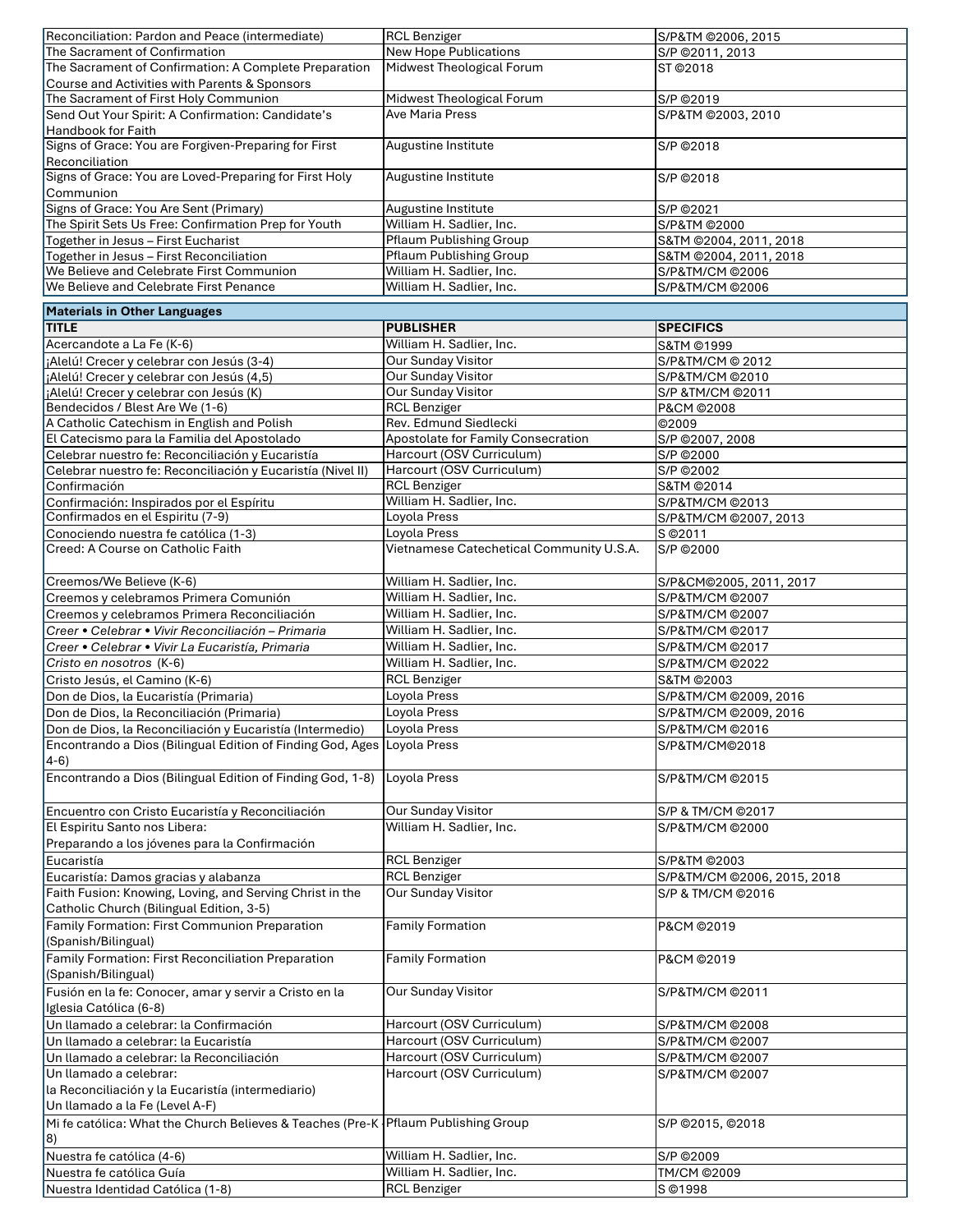| Primera Reconciliación                                                                                                                                                                                                                                                       | William H. Sadlier, Inc.                 | S/P&TM @2000                 |  |
|------------------------------------------------------------------------------------------------------------------------------------------------------------------------------------------------------------------------------------------------------------------------------|------------------------------------------|------------------------------|--|
| Primera Comunión                                                                                                                                                                                                                                                             | William H. Sadlier, Inc.                 | S/P&TM @2000                 |  |
| Reconciliación                                                                                                                                                                                                                                                               | <b>RCL Benziger</b>                      | S/P&TM @2003                 |  |
| Reconciliación: Perdon y Paz                                                                                                                                                                                                                                                 | <b>RCL Benziger</b>                      | S/P&TM/CM @2006, 2015        |  |
| Reconciliación Perdón y Paz Bilingüe Intermedia                                                                                                                                                                                                                              | <b>RCL Benziger</b>                      | S/P&TM/CM @ 2017             |  |
| Relatos del amor de Dios Kindergarten                                                                                                                                                                                                                                        | <b>RCL Benziger</b>                      | S/P & TM @2012               |  |
| Sean Mis Discípulos, 1-6 (Be My Disciples Bilingual<br>Edition)                                                                                                                                                                                                              | <b>RCL Benziger</b>                      | P&CM ©2014                   |  |
| Sean Mis Discípulos: Cristo en el Nuevo Testamento,<br>Jr. High (Bilingual Edition)                                                                                                                                                                                          | <b>RCL Benziger</b>                      | P&CM © 2015                  |  |
| Sean Mis Discípulos: Cristo en la Liturgia, Jr. High<br>(Bilingual)                                                                                                                                                                                                          | <b>RCL Benziger</b>                      | P&CM © 2014                  |  |
| Sean Mis Discípulos: Cristo Revela el Misterio de Dios,<br>Jr. High (Bilingual Edition)                                                                                                                                                                                      | <b>RCL Benziger</b>                      | P&CM © 2015                  |  |
| Sean Mis Discípulos: Vida en Cristo Jesus, Jr. High<br>(Bilingual)                                                                                                                                                                                                           | <b>RCL Benziger</b>                      | P&CM © 2014                  |  |
| The Spirit Sets Us Free: Confirmation Prep for Youth                                                                                                                                                                                                                         | Vietnamese Catechetical Community U.S.A. | S/P ©2001                    |  |
| Una sola fe un solo Señor (7-8)                                                                                                                                                                                                                                              | William H. Sadlier, Inc.                 | S/P&TM/CM @2003, 2009        |  |
| Ungidos con el Espíritu                                                                                                                                                                                                                                                      | <b>Pflaum Publishing Group</b>           | S/P&TM/CM @2021              |  |
| Unidos en Jesús Primera Eucaristía                                                                                                                                                                                                                                           | <b>Pflaum Publishing Group</b>           | S/P&TM @2004, 2011, 2018     |  |
| Unidos en Jesús Primera Reconciliación                                                                                                                                                                                                                                       | <b>Pflaum Publishing Group</b>           | S/P&TM @2004, 2012, 2018     |  |
| Vivimos nuestra fe, como discipulos de Jesús                                                                                                                                                                                                                                 | William H. Sadlier, Inc.                 | S © 2010                     |  |
| Vivimos nuestra fe, Inspirados por el Espíritu                                                                                                                                                                                                                               | William H. Sadlier, Inc.                 | S © 2011                     |  |
| Vivos en Cristo (A-F)                                                                                                                                                                                                                                                        | Our Sunday Visitor                       | S/P&CM @ 2015                |  |
| <b>Supplemental Materials</b><br>[In order to be eligible for conformity review, as of January 2016, all supplemental materials must cross reference a specific basal text/series already<br>granted a declaration of conformity with the Catechism of the Catholic Church.] |                                          |                              |  |
| <b>TITLE</b>                                                                                                                                                                                                                                                                 | <b>PUBLISHER</b>                         | <b>SPECIFICS</b>             |  |
| Be My Disciples: Our Catholic Heritage                                                                                                                                                                                                                                       | <b>RCL Benziger</b>                      | P&CM © 2013                  |  |
| Benziger Family Life (K-8)                                                                                                                                                                                                                                                   | <b>RCL Benziger</b>                      | S @2001 (4th edition)        |  |
| Catholic Vision of Love (5-8)                                                                                                                                                                                                                                                | <b>Our Sunday Visitor</b>                | S&TM @1996 (revised edition) |  |
| Great People of the Bible (5-7)                                                                                                                                                                                                                                              | Saint Mary's Press                       | S © 2010                     |  |
| Growing in Love (K-8)                                                                                                                                                                                                                                                        | Harcourt (OSV Curriculum)                | S © 2001                     |  |
| <b>Family Life Series</b>                                                                                                                                                                                                                                                    | <b>RCL Benziger</b>                      | S/TM @2011                   |  |
| Heritage Bowl My Beliefs Workbook (6-8)                                                                                                                                                                                                                                      | You Turns                                | S/P & TM/CM @2004            |  |
| My Personal Power Trip A & B (7-12)                                                                                                                                                                                                                                          | You Turns                                | S/P & TM/CM @2004            |  |
| New Corinthians Curriculum (K-8)                                                                                                                                                                                                                                             | Foundation for the Family                | TM and Parent Guide ©1996    |  |

Leaflet Missal Company

S&TM ©1996

Project Genesis (K-8)